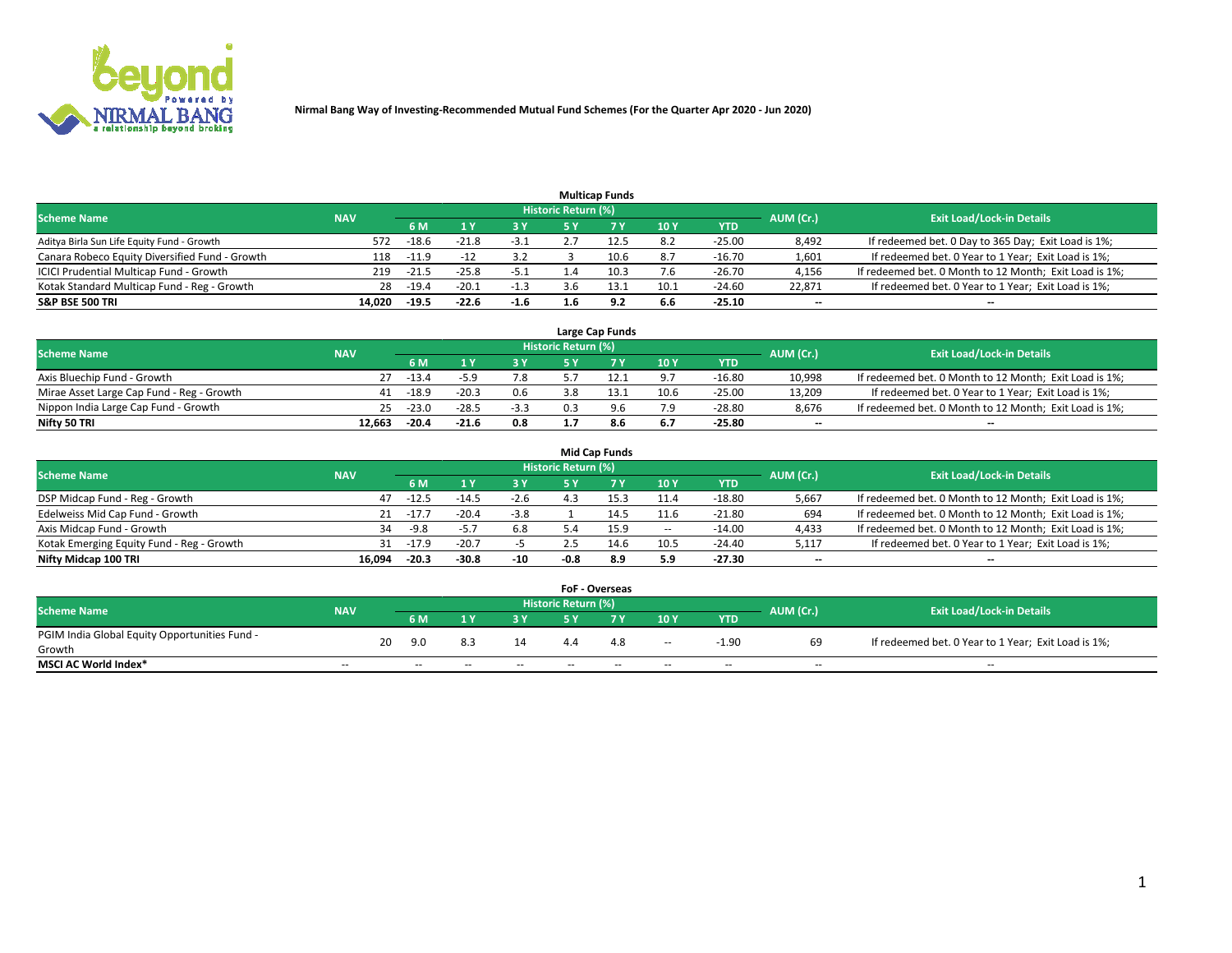

|                                                  |            |         |         |        |                     | Large & Midcap |      |          |           |                                                        |
|--------------------------------------------------|------------|---------|---------|--------|---------------------|----------------|------|----------|-----------|--------------------------------------------------------|
| <b>Scheme Name</b>                               | <b>NAV</b> |         |         |        | Historic Return (%) |                |      |          | AUM (Cr.) | <b>Exit Load/Lock-in Details</b>                       |
|                                                  |            | 6 M     |         | 3 Y    |                     |                | 10Y  | YTD      |           |                                                        |
| Canara Robeco Emerging Equities - Growth         | 78         | $-13.0$ | $-16.3$ | $-1.2$ |                     | 18.3           | 14.5 | $-18.90$ | 4,254     | If redeemed bet. 0 Year to 1 Year; Exit Load is 1%;    |
| Invesco India Growth Opportunities Fund - Growth | 28         | $-17.4$ |         |        | 2.9                 | 11.8           | 9.3  | $-22.00$ | 1,986     | If redeemed bet. 0 Year to 1 Year; Exit Load is 1%;    |
| Sundaram Large and Mid Cap Fund - Reg - Growth   | 27         | $-22.2$ | $-21.6$ | $-1.6$ | 2.6                 | 10.8           | 7.2  | $-26.40$ | 885       | If redeemed bet. 0 Month to 12 Month; Exit Load is 1%; |
| Principal Emerging Bluechip Fund - Growth        | 85         | -15.4   |         | $-2.5$ | 3.6                 |                |      | $-21.10$ | 1,596     | If redeemed bet. 0 Day to 365 Days; Exit Load is 1%;   |
| NIFTY Large Midcap 250 TRI                       | 5.579      | $-18.6$ | $-23.4$ | $-2.6$ |                     | 10.7           | 7.6  | $-24.80$ | $- -$     | $\overline{\phantom{a}}$                               |

|                                  |            |         |         |        |                     | <b>Focused Funds</b> |        |            |           |                                                        |
|----------------------------------|------------|---------|---------|--------|---------------------|----------------------|--------|------------|-----------|--------------------------------------------------------|
| <b>Scheme Name</b>               | <b>NAV</b> |         |         |        | Historic Return (%) |                      |        |            | AUM (Cr.) | <b>Exit Load/Lock-in Details</b>                       |
|                                  |            | 6 M     |         |        |                     |                      | 10Y    | <b>YTD</b> |           |                                                        |
| Axis Focused 25 Fund - Growth    | 24         | $-17.5$ | $-12.2$ | 3.4    | ס.כ                 | 11.6                 | $\sim$ | $-22.00$   | 8.185     | If redeemed bet. 0 Month to 12 Month; Exit Load is 1%; |
| SBI Focused Equity Fund - Growth | 126        | $-12.5$ | $-11.$  |        |                     | 12.9                 | 13.1   | $-18.20$   | 7.012     | If redeemed bet. 0 Year to 1 Year; Exit Load is 1%;    |
| <b>S&amp;P BSE 500 TRI</b>       | 14.020     | $-19.5$ | $-22.6$ | $-1.6$ | 1.D                 | - -                  | 6.6    | $-25.10$   | $- -$     | $\overline{\phantom{a}}$                               |

| <b>Small Cap Funds</b>                                                                                          |       |         |         |         |        |           |       |            |                          |                                                     |  |  |  |  |
|-----------------------------------------------------------------------------------------------------------------|-------|---------|---------|---------|--------|-----------|-------|------------|--------------------------|-----------------------------------------------------|--|--|--|--|
| <b>Historic Return (%)</b><br><b>Exit Load/Lock-in Details</b><br><b>Scheme Name</b><br><b>NAV</b><br>AUM (Cr.) |       |         |         |         |        |           |       |            |                          |                                                     |  |  |  |  |
|                                                                                                                 |       | 6 M     |         | 3 Y     | 5 Y    | <b>7Y</b> | 10Y   | <b>YTD</b> |                          |                                                     |  |  |  |  |
| Franklin India Smaller Companies Fund - Growth                                                                  | 36    | $-26.3$ | $-34.6$ | $-12.3$ | $-2.2$ | 12.7      | 10    | $-28.60$   | 4,506                    | If redeemed bet. 0 Year to 1 Year; Exit Load is 1%; |  |  |  |  |
| HDFC Small Cap Fund - Growth                                                                                    |       | $-28.2$ | $-38.7$ | $-7.8$  | 0.0    | 9.4       | 6.8   | $-29.70$   | 6,247                    | If redeemed bet. 0 Year to 1 Year; Exit Load is 1%; |  |  |  |  |
| L&T Emerging Businesses Fund - Reg - Growth                                                                     | 16    | $-26.9$ | $-35$   | $-9.8$  |        | $- -$     | $\!-$ | $-29.80$   | 3,815                    | If redeemed bet. 0 Year to 1 Year; Exit Load is 1%; |  |  |  |  |
| SBI Small Cap Fund - Growth                                                                                     | 43    | $-16.2$ | $-18$   | 0.0     | b.b    | 20.2      | 14.9  | $-20.10$   | 2,704                    | If redeemed bet. 0 Year to 1 Year; Exit Load is 1%; |  |  |  |  |
| Nifty Smallcap 100 TRI                                                                                          | 4.695 | $-29.3$ | $-42.5$ | -18     | $-7.8$ |           | 1.4   | -34.50     | $\overline{\phantom{a}}$ | --                                                  |  |  |  |  |

## **ELSS Schemes (Tax Saving u/s 80-C)**

| <b>Scheme Name</b>                           | <b>NAV</b> |         |         | <b>Historic Return (%)</b> |       |      |                          |            | AUM (Cr.) | <b>Exit Load/Lock-in Details</b> |
|----------------------------------------------|------------|---------|---------|----------------------------|-------|------|--------------------------|------------|-----------|----------------------------------|
|                                              |            | 6 M     |         | <b>3Y</b>                  | 5 Y   |      | 10Y                      | <b>YTD</b> |           |                                  |
| Aditya Birla Sun Life Tax Relief 96 - Growth | 26         | $-13.5$ | $-18.3$ | 0.0                        | z.,   | 13.5 | 8.7                      | $-19.20$   | 8,167     | Nil                              |
| Axis Long Term Equity Fund - Growth          | 40         | $-15.2$ | $-9.9$  | 4.3                        | 4.1   |      | 13.6                     | $-19.60$   | 17,495    | Nil                              |
| Canara Robeco Equity Tax Saver Fund - Growth | 58         | $-11.1$ | $-11.6$ | 3.4                        |       |      | 9.2                      | $-15.60$   | 829       | Nil                              |
| Invesco India Tax Plan - Growth              | 43         | $-15.1$ | $-16.1$ | 1.1                        |       | 12.8 | 10.3                     | $-20.40$   | 806       | Nil                              |
| Mirae Asset Tax Saver Fund - Reg - Growth    | 14         | $-16.9$ | $-18.1$ | 2.2                        | $- -$ | $-$  | $\overline{\phantom{a}}$ | $-24.10$   | 2,671     | Nil                              |
| <b>S&amp;P BSE 200 TRI</b>                   | 4.564      | $-19.3$ | $-21.6$ | $-0.5$                     | 1.9   | 9.3  | 6.9                      | $-24.90$   | $- -$     | $-$                              |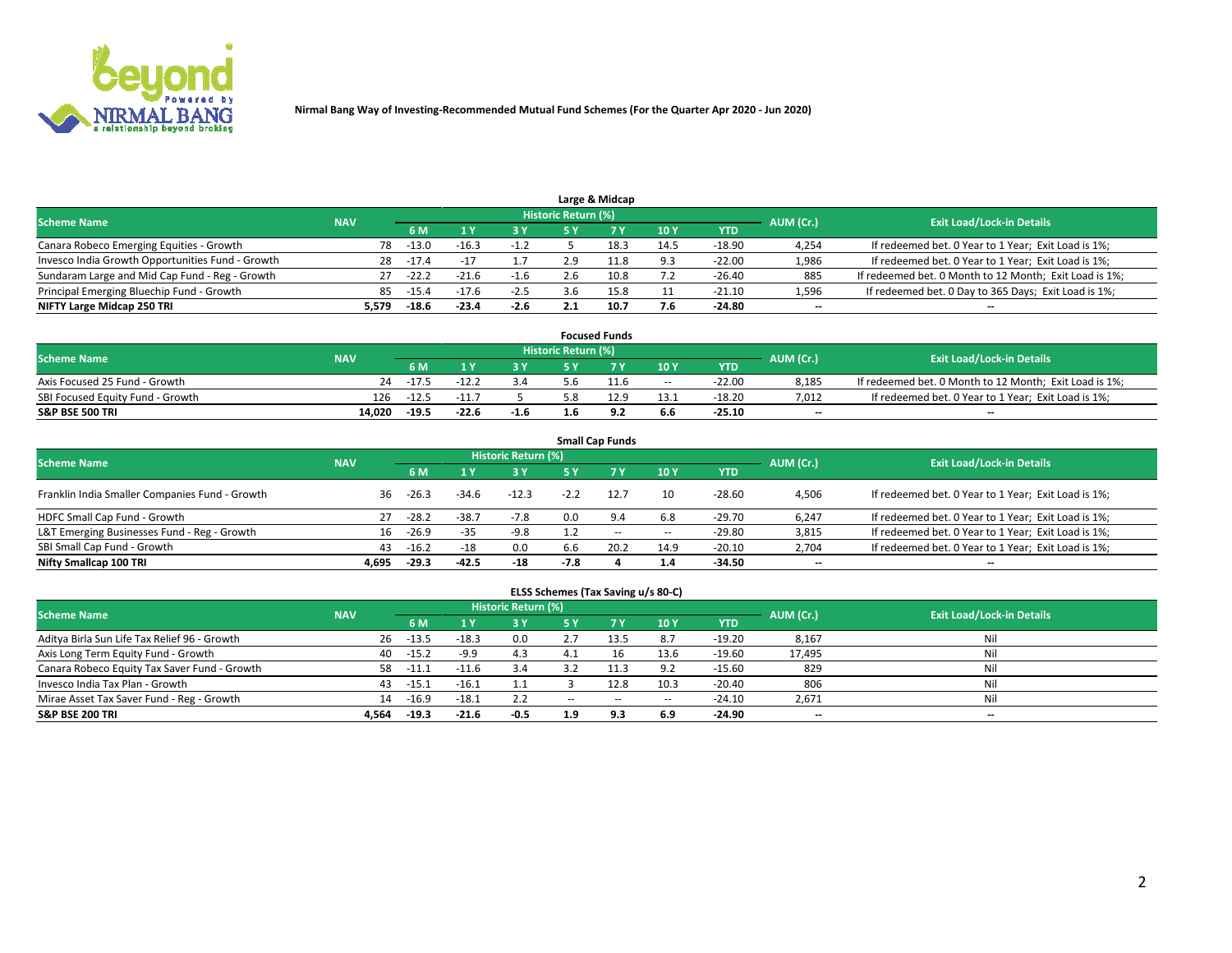

|                                           |            |                                  |         |        |        | <b>Contra/Value Fund</b> |     |            |       |                                                     |
|-------------------------------------------|------------|----------------------------------|---------|--------|--------|--------------------------|-----|------------|-------|-----------------------------------------------------|
| <b>Scheme Name</b>                        | AUM (Cr.)  | <b>Exit Load/Lock-in Details</b> |         |        |        |                          |     |            |       |                                                     |
|                                           | <b>NAV</b> | 6 M                              |         | 3 Y    |        |                          | 10Y | <b>YTD</b> |       |                                                     |
| Kotak India EQ Contra Fund - Reg - Growth | 41         | $-20.6$                          | $-21.3$ | 0.6    |        |                          | 7.2 | $-24.90$   | 631   | If redeemed bet. 0 Year to 1 Year; Exit Load is 1%; |
| Invesco India Contra Fund - Growth        | 39         | $-16.1$                          | $-19.3$ | 0.9    |        |                          |     | $-21.10$   | 3,658 | If redeemed bet. 0 Year to 1 Year; Exit Load is 1%; |
| UTI Value Opportunities Fund - Growth     | 50         | $-16.0$                          | $-19.2$ | $-1.2$ | $-0.5$ |                          | 7.4 | $-22.90$   | 3,294 | If redeemed bet. 0 Year to 1 Year; Exit Load is 1%; |
| Nippon India Value Fund - Growth          | 56.        | $-21.8$                          | $-24.8$ |        | 0.4    | 9.6                      | 6.6 | $-25.90$   | 2,162 | If redeemed bet. 0 Year to 1 Year; Exit Load is 1%; |
| <b>S&amp;P BSE 500 TRI</b>                | 14.020     | $-19.5$                          | $-22.6$ | $-1.6$ | 1.6    | 9.2                      | 6.6 | $-25.10$   | $- -$ | $\overline{\phantom{a}}$                            |

| Sector/Thematic                                                           |            |         |         |                          |                          |       |                          |          |                          |                                                        |  |  |  |
|---------------------------------------------------------------------------|------------|---------|---------|--------------------------|--------------------------|-------|--------------------------|----------|--------------------------|--------------------------------------------------------|--|--|--|
| <b>Scheme Name</b>                                                        | <b>NAV</b> |         |         | Historic Return (%)      |                          |       |                          |          | AUM (Cr.)                | <b>Exit Load/Lock-in Details</b>                       |  |  |  |
|                                                                           |            | 6 M     |         | <b>3Y</b>                | 5 Y                      | 7Y    | 10Y                      | YTD      |                          |                                                        |  |  |  |
| Canara Robeco Consumer Trends Fund - Reg -<br>Growth                      | 36         | $-12.8$ | -9      | 3.9                      | 6.1                      | 13.4  | 11.6                     | $-16.40$ | 314                      | If redeemed bet. 0 Year to 1 Year; Exit Load is 1%;    |  |  |  |
| Mirae Asset Great Consumer Fund - Growth                                  | 29         | $-16.9$ | $-16.1$ | 4.1                      | 4.7                      | 13.3  | $\hspace{0.05cm} \cdots$ | $-21.50$ | 774                      | If redeemed bet. 0 Year to 1 Year; Exit Load is 1%;    |  |  |  |
| <b>ICICI Prudential Technology Fund - Growth</b>                          | 47         | $-20.4$ | $-21.7$ | 6.6                      | 1.9                      | 13.1  | 11.8                     | $-19.60$ | 320                      | If redeemed bet. 0 Day to 15 Day; Exit Load is 1%;     |  |  |  |
| Nippon India Pharma Fund - Growth                                         | 174        | 24.9    | 13.7    | 8.5                      | 3.8                      | 14.6  | 13.5                     | 14.50    | 2,190                    | If redeemed bet. 0 Year to 1 Year; Exit Load is 1%;    |  |  |  |
| BNP Paribas India Consumption Fund - Reg - Growth                         | 11         | -8.0    | $-1.5$  | $\overline{\phantom{a}}$ | $\overline{\phantom{a}}$ | $- -$ | $\hspace{0.05cm} \cdots$ | $-13.30$ | 441                      | If redeemed bet. 0 Month to 12 Month; Exit Load is 1%; |  |  |  |
| ICICI Prudential Banking and Financial Services Fund -<br>Retail - Growth | 42         | $-32.5$ | -37     | $-7.7$                   | 2.1                      | 10.5  | 10.3                     | $-40.40$ | 2,535                    | If redeemed bet. 0 Day to 15 Day; Exit Load is 1%;     |  |  |  |
| <b>S&amp;P BSE 500 TRI</b>                                                | 14.020     | $-19.5$ | $-22.6$ | $-1.6$                   | 1.6                      | 9.2   | 6.6                      | $-25.10$ | $\overline{\phantom{a}}$ | --                                                     |  |  |  |

| <b>Dynamic Asset Allocation Funds</b>                      |            |         |         |                            |     |           |            |            |                          |                                                          |  |  |  |
|------------------------------------------------------------|------------|---------|---------|----------------------------|-----|-----------|------------|------------|--------------------------|----------------------------------------------------------|--|--|--|
| <b>Scheme Name</b>                                         | <b>NAV</b> |         |         | <b>Historic Return (%)</b> |     |           |            |            | AUM (Cr.)                | <b>Exit Load/Lock-in Details</b>                         |  |  |  |
|                                                            |            | 6 M     |         | $-3Y$                      | 5 Y | <b>7Y</b> | <b>10Y</b> | <b>YTD</b> |                          |                                                          |  |  |  |
| ICICI Prudential Balanced Advantage Fund - Reg -<br>Growth | 32         | $-12.7$ | $-10.6$ | 1.3                        | 4.2 | 9.8       | 9.5        | $-17.00$   | 22,849                   | If redeemed bet. 0 Year to 1 Year; Exit Load is 1%;      |  |  |  |
| Invesco India Dynamic Equity Fund - Growth                 | 26         | $-11.8$ | $-9.7$  |                            | 2.7 | 9.9       |            | -14.10     | 684                      | If redeemed bet. 0 Month to 3 Month; Exit Load is 0.25%; |  |  |  |
| Nippon India Balanced Advantage Fund - Growth              | 81         | $-10.6$ | $-11.4$ |                            | 2.8 | 9.9       | 8.6        | $-14.30$   | 2,529                    | If redeemed bet. 0 Month to 12 Month; Exit Load is 1%;   |  |  |  |
| HDFC Balanced Advantage Fund - Growth                      | 156        | $-17.7$ | $-22$   | $-0.9$                     | 2.4 | 8.8       | 7.4        | $-22.80$   | 32,369                   | If redeemed bet. 0 Year to 1 Year; Exit Load is 1%;      |  |  |  |
| SBI Dynamic Asset Allocation Fund - Reg - Growth           | 12         | $-11.8$ | $-12.3$ | 1.1                        | 3.1 | $\sim$    | $\!-$      | $-15.40$   | 545                      | If redeemed bet. 0 Month to 12 Month: Exit Load is 1%:   |  |  |  |
| NIFTY 50 Hybrid Composite Debt 65:35 Index                 | 8.871      | $-11.3$ | $-10.3$ | 3.6                        | 4.3 | 8.8       | 7.6        | $-16.00$   | $\overline{\phantom{a}}$ | --                                                       |  |  |  |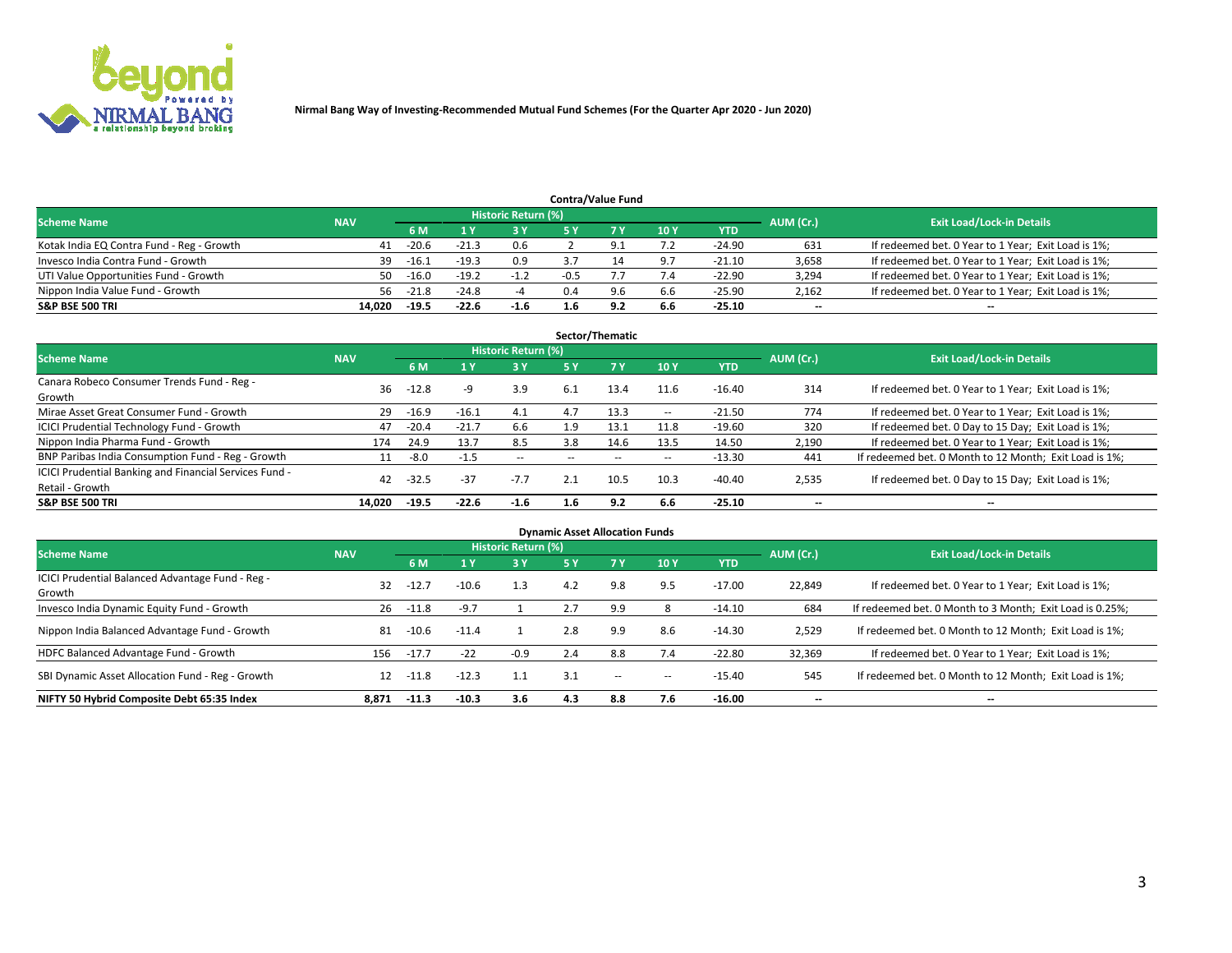

| <b>Hybrid Aggressive</b>                        |            |                                  |         |        |       |       |                          |          |                          |                                                        |  |  |  |
|-------------------------------------------------|------------|----------------------------------|---------|--------|-------|-------|--------------------------|----------|--------------------------|--------------------------------------------------------|--|--|--|
| <b>Scheme Name</b>                              | AUM (Cr.)  | <b>Exit Load/Lock-in Details</b> |         |        |       |       |                          |          |                          |                                                        |  |  |  |
|                                                 | <b>NAV</b> | 6 M                              |         | 3 Y    | 5 ۷   |       | 10Y                      | YTD      |                          |                                                        |  |  |  |
| ICICI Prudential Equity & Debt Fund - Growth    | 113        | $-13.6$                          | $-16.2$ | $-0.4$ |       |       | 10.4                     | $-19.40$ | 16,219                   | If redeemed bet. 0 Year to 1 Year; Exit Load is 1%;    |  |  |  |
| Mirae Asset Hybrid - Equity Fund - Reg - Growth | 13         | $-12.$                           | $-13.4$ | 2.1    | $- -$ | $- -$ | $\overline{\phantom{a}}$ | $-18.40$ | 2,923                    | If redeemed bet. 0 Year to 1 Year; Exit Load is 1%;    |  |  |  |
| SBI Equity Hybrid Fund - Growth                 | 122        | $-11.8$                          | -8.7    |        |       |       | 9.5                      | $-16.00$ | 26,925                   | If redeemed bet. 0 Month to 12 Month; Exit Load is 1%; |  |  |  |
| Canara Robeco Equity Hybrid Fund - Growth       | 148        | $-1.4$                           |         |        |       |       | 10.1                     | $-11.80$ | 2,621                    | If redeemed bet. 0 Year to 1 Year; Exit Load is 1%;    |  |  |  |
| NIFTY 50 Hybrid Composite Debt 65:35 Index      | 8,871      | $-11.3$                          | $-10.3$ | 3.6    | 4.3   | 8.8   | 7.6                      | $-16.00$ | $\overline{\phantom{a}}$ | --                                                     |  |  |  |

| <b>Arbitrage Fund</b>                      |            |     |         |  |                     |  |  |     |            |           |                                                          |  |  |
|--------------------------------------------|------------|-----|---------|--|---------------------|--|--|-----|------------|-----------|----------------------------------------------------------|--|--|
| <b>Scheme Name</b>                         | <b>NAV</b> |     |         |  | Historic Return (%) |  |  |     |            | AUM (Cr.) | <b>Exit Load/Lock-in Details</b>                         |  |  |
|                                            |            |     | 1 M     |  | 6 M                 |  |  | 3 Y | <b>YTD</b> |           |                                                          |  |  |
| IDFC Arbitrage Fund - Reg - Growth         |            | 25. | 0.0     |  |                     |  |  | 5.9 | 4.50       | 6.491     | If redeemed bet. 0 Month to 1 Month; Exit Load is 0.25%; |  |  |
| Kotak Equity Arbitrage Fund - Reg - Growth |            | 28  | 1.4     |  | 4.9                 |  |  | 6.1 | 5.40       | 10.580    | If redeemed bet. 0 Day to 30 Day; Exit Load is 0.25%;    |  |  |
| Nippon India Arbitrage Fund - Growth       |            | 20  | $1.0\,$ |  |                     |  |  | 6.2 | 5.10       | 6.821     | If redeemed bet. 0 Month to 1 Month; Exit Load is 0.25%; |  |  |

| <b>Equity Saver</b>                      |            |    |                          |                          |                     |        |       |                          |                          |           |                                                        |  |  |  |
|------------------------------------------|------------|----|--------------------------|--------------------------|---------------------|--------|-------|--------------------------|--------------------------|-----------|--------------------------------------------------------|--|--|--|
| <b>Scheme Name</b>                       | <b>NAV</b> |    |                          |                          | Historic Return (%) |        |       |                          |                          | AUM (Cr.) | <b>Exit Load/Lock-in Details</b>                       |  |  |  |
|                                          |            |    | 6 M                      |                          |                     | E V    |       | 10Y                      | <b>YTD</b>               |           |                                                        |  |  |  |
| Axis Equity Saver Fund - Reg - Growth    |            |    | -8.0                     | -5.                      |                     | $-$    | $-$   | $\overline{\phantom{a}}$ | $-9.90$                  | 680       | If redeemed bet. 0 Month to 12 Month; Exit Load is 1%; |  |  |  |
| Kotak Equity Savings Fund - Reg - Growth |            | 14 | -53                      | $-1$                     |                     |        | $-$   | $\sim$                   | $-8.20$                  | 1.449     | If redeemed bet. 0 Year to 1 Year; Exit Load is 1%;    |  |  |  |
| CRISIL Hybrid 50+50 - Moderate Index*    | $- -$      |    | $\overline{\phantom{a}}$ | $\overline{\phantom{a}}$ | $- -$               | $\sim$ | $- -$ | $\overline{\phantom{a}}$ | $\overline{\phantom{a}}$ | $- -$     | --                                                     |  |  |  |

| <b>Liquid Funds</b>                 |            |            |            |                            |     |     |            |                          |           |                                  |  |  |  |  |
|-------------------------------------|------------|------------|------------|----------------------------|-----|-----|------------|--------------------------|-----------|----------------------------------|--|--|--|--|
| <b>Scheme Name</b>                  | <b>NAV</b> |            |            | <b>Historic Return (%)</b> |     |     | <b>YTM</b> | Avg                      | AUM (Cr.) | <b>Exit Load/Lock-in Details</b> |  |  |  |  |
|                                     |            | <b>1 W</b> | $\sqrt{M}$ | 1 M                        | з м | 1Y  |            | <b>Maturity</b>          |           |                                  |  |  |  |  |
| Axis Liquid Fund - Growth           | 2,198      | 4.b        |            | 6.1                        | 5.8 | b.2 | 5.44       | $\overline{\phantom{a}}$ | 19,980    | *Ref Footnote                    |  |  |  |  |
| IDFC Cash Fund - Reg - Growth       | 2,395      | -4.2       |            | 5.9                        |     |     | 5.34       | $\sim$                   | 7,003     | *Ref Footnote                    |  |  |  |  |
| Mahindra Liquid Fund - Reg - Growth | 1,285      | 3.8        |            | b.l                        |     |     | 5.56       | $\sim$                   | 2,098     | *Ref Footnote                    |  |  |  |  |
| Kotak Liquid Fund - Reg - Growth    | 4,007      | 3.9        |            | 5.8                        | 5.4 |     | 5.5        | $\sim$                   | 23,622    | *Ref Footnote                    |  |  |  |  |
| <b>CRISIL Liquid Fund Index</b>     | $- -$      | 4.1        |            | 5.6                        |     | 6.3 | $- -$      | $- -$                    | $- -$     | $-$                              |  |  |  |  |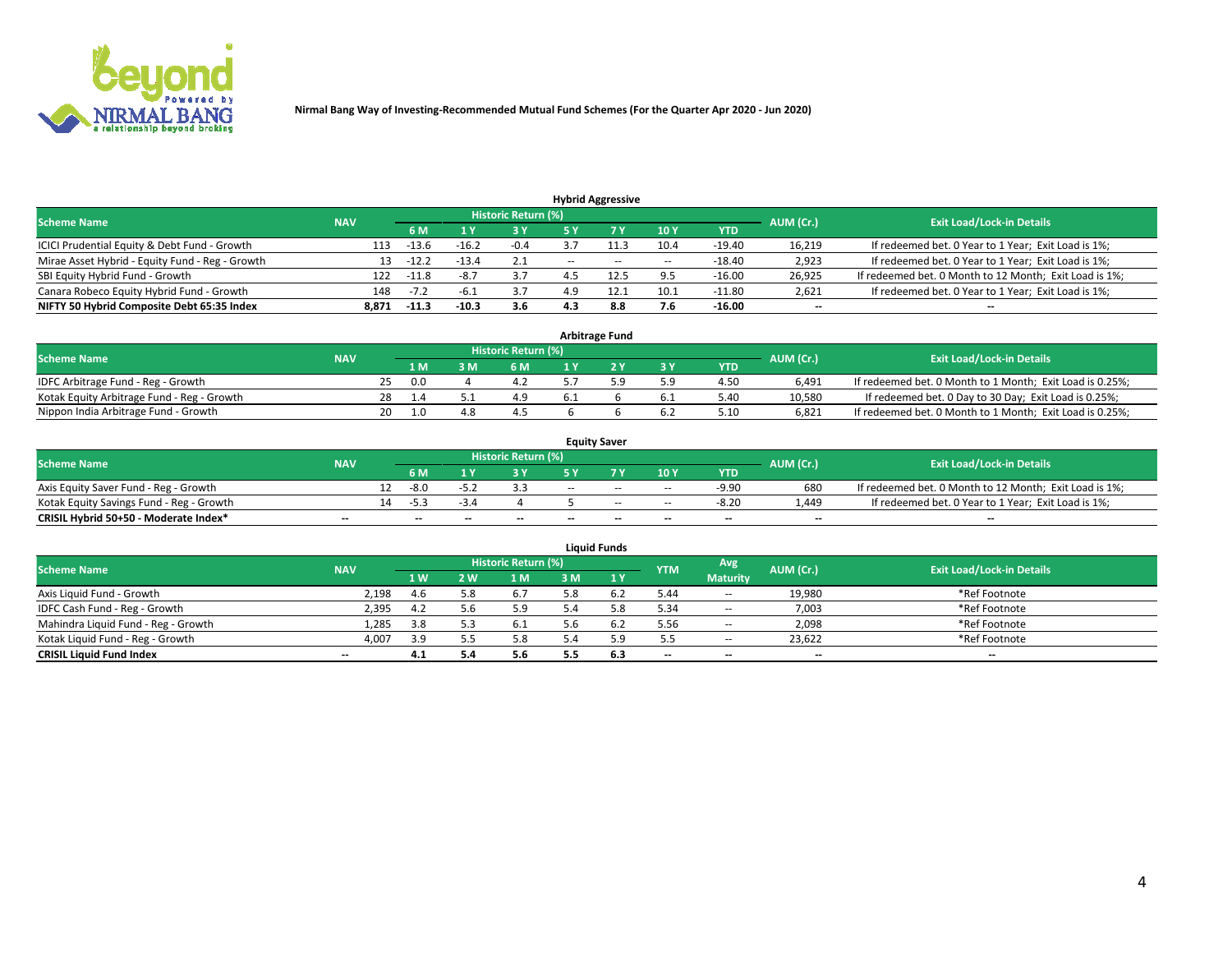

| <b>Ultra Short Fund</b>                       |            |       |  |                            |     |        |                          |                          |                          |                                  |  |  |  |  |
|-----------------------------------------------|------------|-------|--|----------------------------|-----|--------|--------------------------|--------------------------|--------------------------|----------------------------------|--|--|--|--|
| <b>Scheme Name</b>                            | <b>NAV</b> |       |  | <b>Historic Return (%)</b> |     |        | <b>YTM</b>               | Avg                      | AUM (Cr.)                | <b>Exit Load/Lock-in Details</b> |  |  |  |  |
|                                               |            | 1 M   |  | 6 M                        |     |        |                          | <b>Maturity</b>          |                          |                                  |  |  |  |  |
| IDFC Ultra Short Term Fund - Reg - Growth     |            |       |  | 0.1                        |     | $\sim$ | 5.88                     | $\sim$                   | 4,182                    | Nil                              |  |  |  |  |
| Sundaram Ultra Short Term Fund - Reg - Growth |            |       |  | 4.8                        | $-$ | $\sim$ | 5.69                     | $\overline{\phantom{a}}$ | 332                      | Nil                              |  |  |  |  |
| L&T Ultra Short Term Fund - Growth            | 33         |       |  | 5.8                        | 6.9 |        | 5.9                      | 0.53                     | 1,670                    | Nil                              |  |  |  |  |
| <b>NIFTY Ultra Short Duration Debt Index</b>  | 4,067      | - 6.1 |  | 6.3                        |     |        | $\overline{\phantom{a}}$ | $\overline{\phantom{a}}$ | $\overline{\phantom{a}}$ | $-$                              |  |  |  |  |

| <b>Money Market Fund</b>                         |                          |     |     |                            |     |                          |                          |                 |           |                                  |  |  |  |  |
|--------------------------------------------------|--------------------------|-----|-----|----------------------------|-----|--------------------------|--------------------------|-----------------|-----------|----------------------------------|--|--|--|--|
| <b>Scheme Name</b>                               | <b>NAV</b>               |     |     | <b>Historic Return (%)</b> |     |                          | <b>YTM</b>               | Avg             | AUM (Cr.) | <b>Exit Load/Lock-in Details</b> |  |  |  |  |
|                                                  |                          | 1 M | 3 M | 6 M                        | 1 Y | 3 Y                      |                          | <b>Maturity</b> |           |                                  |  |  |  |  |
| Aditya Birla Sun Life Money Manager Fund - Reg - | 270                      |     |     | 6.2                        |     |                          | 6.09                     |                 | 8,318     | Nil                              |  |  |  |  |
| Growth                                           |                          |     | 6.2 |                            |     |                          |                          | $- -$           |           |                                  |  |  |  |  |
| Franklin India Savings Fund - Growth             |                          |     |     |                            |     |                          | 5.77                     | $\sim$          | 3,357     | Nil                              |  |  |  |  |
| Nippon India Money Market Fund - Growth          | 3,037                    | 6.3 |     |                            |     |                          | 5.8                      | $\sim$          | 3,491     | Nil                              |  |  |  |  |
| <b>CRISIL Liquid Fund Index</b>                  | $\overline{\phantom{a}}$ | 5.6 |     | 5.6                        | 6.3 | $\overline{\phantom{a}}$ | $\overline{\phantom{a}}$ | $-$             | $- -$     | $-$                              |  |  |  |  |

| <b>Short Term Fund</b>                          |            |    |            |     |                            |     |             |            |                          |           |                                  |  |  |  |
|-------------------------------------------------|------------|----|------------|-----|----------------------------|-----|-------------|------------|--------------------------|-----------|----------------------------------|--|--|--|
| <b>Scheme Name</b>                              | <b>NAV</b> |    |            |     | <b>Historic Return (%)</b> |     |             | <b>YTM</b> | Avg                      | AUM (Cr.) | <b>Exit Load/Lock-in Details</b> |  |  |  |
|                                                 |            |    | <b>1 M</b> | 3 M | 6 M                        |     | <b>73 V</b> |            | <b>Maturity</b>          |           |                                  |  |  |  |
| Axis Short Term Fund - Growth                   |            | 22 | 6.6        |     | 6.8                        | 8.5 |             | 6.63       | $\overline{\phantom{a}}$ | 4,821     | Nil                              |  |  |  |
| HDFC Short Term Debt Fund - Growth              |            |    | 1.3        | 4.4 | 6.7                        | 8.4 |             | 6.85       | $\!-$                    | 11,204    | Nil                              |  |  |  |
| IDFC Bond Fund - Short Term Plan - Reg - Growth |            | 41 | 7.0        | 5.2 | 6.6                        | 8.4 |             | 6.42       | $\hspace{0.05cm} \ldots$ | 11,573    | Nil                              |  |  |  |
| Kotak Bond Short Term Fund - Reg - Growth       |            | 38 | 2.2        | 4.6 | 6.2                        | 8.2 |             | 6.84       | $\overline{\phantom{a}}$ | 9,526     | Nil                              |  |  |  |
| L&T Short Term Bond Fund - Reg - Growth         |            |    | 8.6        | 6.6 | 7.1                        |     |             | 6.29       | 2.49                     | 4,778     | Nil                              |  |  |  |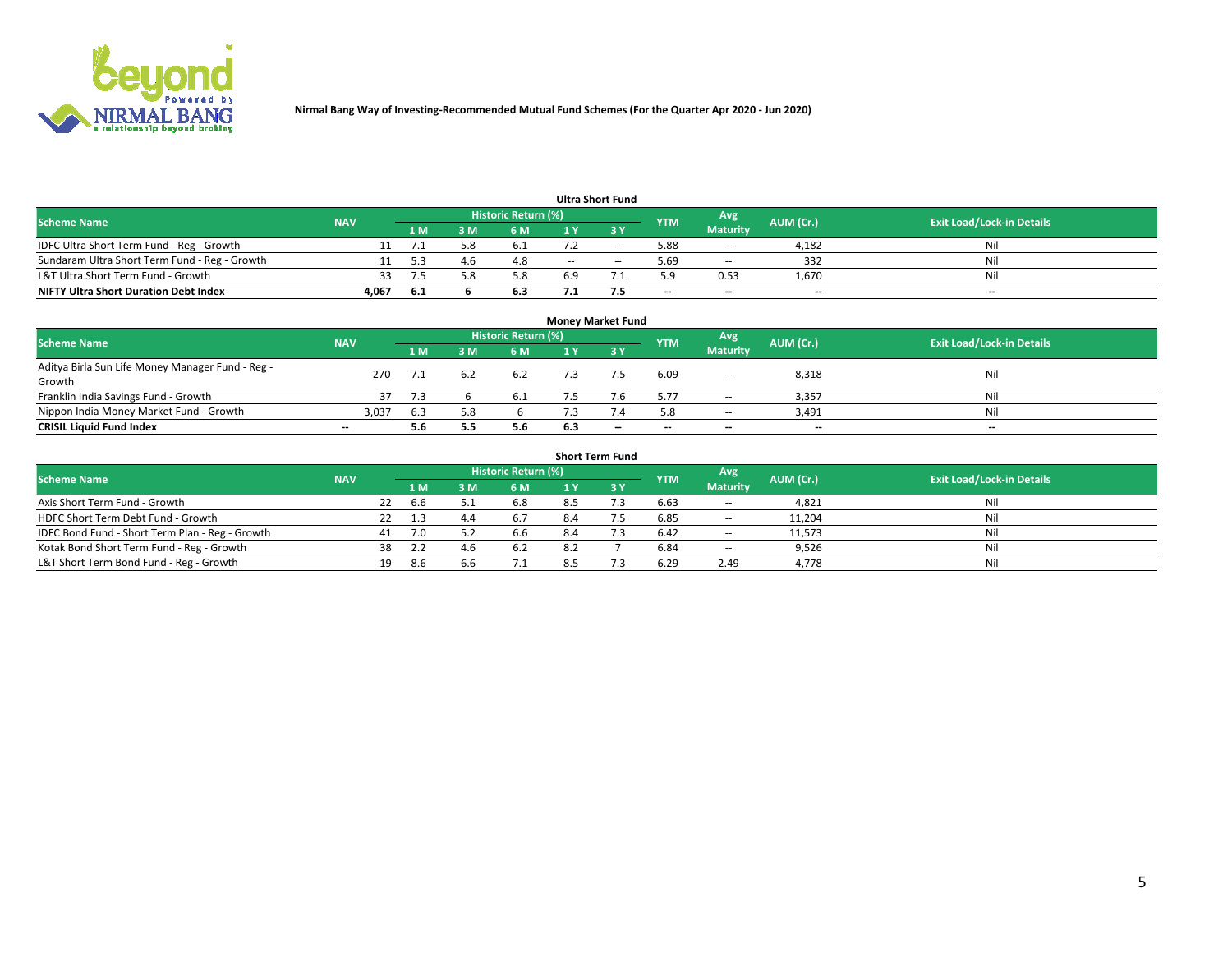

| <b>Low Duration Fund</b>                  |            |      |            |                     |  |  |            |                 |           |                                  |  |  |  |  |
|-------------------------------------------|------------|------|------------|---------------------|--|--|------------|-----------------|-----------|----------------------------------|--|--|--|--|
| <b>Scheme Name</b>                        | <b>NAV</b> |      |            | Historic Return (%) |  |  | <b>YTM</b> | Avg             | AUM (Cr.) | <b>Exit Load/Lock-in Details</b> |  |  |  |  |
|                                           |            | 1 M. | <b>እ M</b> | 6 M                 |  |  |            | <b>Maturity</b> |           |                                  |  |  |  |  |
| Axis Treasury Advantage Fund - Growth     | 2.253      | 6.2  |            |                     |  |  |            | $\sim$          | 4.229     | Nil                              |  |  |  |  |
| Canara Robeco Savings Fund - Reg - Growth |            | h.   |            | כ.כ                 |  |  | 5.88       | $\sim$          | 936       | Nil                              |  |  |  |  |
| IDFC Low Duration Fund - Reg - Growth     | 29         | 5 h  |            | 5.9                 |  |  | 5.93       | $\sim$          | 4.391     | Nil                              |  |  |  |  |

| <b>Banking &amp; PSU Bond Funds</b>            |            |      |     |                            |     |     |            |                          |           |                                  |  |  |  |  |
|------------------------------------------------|------------|------|-----|----------------------------|-----|-----|------------|--------------------------|-----------|----------------------------------|--|--|--|--|
| <b>Scheme Name</b>                             | <b>NAV</b> |      |     | <b>Historic Return (%)</b> |     |     | <b>YTM</b> | Avg                      | AUM (Cr.) | <b>Exit Load/Lock-in Details</b> |  |  |  |  |
|                                                |            | 1 M  | 8 M | 6 M                        |     |     |            | <b>Maturity</b>          |           |                                  |  |  |  |  |
| Axis Banking & PSU Debt Fund - Growth          | 1,899      | 5.6  |     | 6.4                        | 8.8 | 8.2 | 6.47       | $- -$                    | 13.089    | Ni                               |  |  |  |  |
| Kotak Banking and PSU Debt Fund - Reg - Growth | 46         |      |     | 6.6                        |     |     | 6.71       | $\overline{\phantom{a}}$ | 4.759     | Ni                               |  |  |  |  |
| IDFC Banking & PSU Debt Fund - Reg - Growth    | 18         | -8.1 |     |                            |     |     | 6.56       | $\sim$                   | 13.751    | Ni                               |  |  |  |  |

| <b>Corporate Bond Funds</b>                         |            |         |     |                     |      |     |            |                          |           |                                                         |  |  |  |  |
|-----------------------------------------------------|------------|---------|-----|---------------------|------|-----|------------|--------------------------|-----------|---------------------------------------------------------|--|--|--|--|
| <b>Scheme Name</b>                                  | <b>NAV</b> |         |     | Historic Return (%) |      |     | <b>YTM</b> | Avg                      | AUM (Cr.) | <b>Exit Load/Lock-in Details</b>                        |  |  |  |  |
|                                                     |            | '1 M    | 3M  | 6 M                 |      | 3Y  |            | <b>Maturity</b>          |           |                                                         |  |  |  |  |
| ICICI Prudential Corporate Bond Fund - Reg - Growth |            | 2.8     | 4.3 | 6.5                 | 8.3  |     | 6.61       | $\overline{\phantom{a}}$ | 11,736    | Nil                                                     |  |  |  |  |
| L&T Triple Ace Bond Fund - Reg - Growth             | 51         | $-10.5$ |     | 6.5                 | 11.5 | 7.6 | 7.16       | 8.06                     | 3,169     | If redeemed bet. 0 Month to 3 Month; Exit Load is 0.5%; |  |  |  |  |
| Kotak Corporate Bond Fund - Std - Growth            | 2,682      |         | 4.7 | 6.4                 | 8.3  | 7.8 | 6.51       | $- -$                    | 4,306     | Nil                                                     |  |  |  |  |

| <b>Credit Risk Fund</b>                           |            |    |      |  |                     |     |      |            |                          |           |                                                           |  |  |  |
|---------------------------------------------------|------------|----|------|--|---------------------|-----|------|------------|--------------------------|-----------|-----------------------------------------------------------|--|--|--|
| <b>Scheme Name</b>                                | <b>NAV</b> |    |      |  | Historic Return (%) |     |      | <b>YTM</b> | Avg                      | AUM (Cr.) | <b>Exit Load/Lock-in Details</b>                          |  |  |  |
|                                                   |            |    | 1 M. |  | <b>6 M</b>          |     | -3 Y |            | <b>Maturity</b>          |           |                                                           |  |  |  |
| <b>ICICI Prudential Credit Risk Fund - Growth</b> |            | 22 | 2.9  |  | 8.5                 | 8.7 |      | 9.08       | $\sim$                   | 11,994    | If redeemed bet. 0 Year to 1 Year; Exit Load is 1%;       |  |  |  |
| Kotak Credit Risk Fund - Reg - Growth             |            | 22 | 3.3  |  | 4.6                 | 6.9 |      | 8.49       | $\sim$                   | 4,798     | If redeemed bet. 0 Year to 1 Year; Exit Load is 1%;       |  |  |  |
|                                                   |            |    |      |  |                     |     |      |            |                          |           | If redeemed bet. 0 Month to 12 Month; Exit Load is 3%; If |  |  |  |
| SBI Credit Risk Fund - Growth                     |            | 32 | 0.9  |  |                     |     |      | 8.41       | $\overline{\phantom{a}}$ | 4,929     | redeemed bet. 12 Month to 24 Month; Exit Load is 1.5%; If |  |  |  |
|                                                   |            |    |      |  |                     |     |      |            |                          |           | redeemed bet. 24 Month to 36 Month; Exit Load is 0.75%;   |  |  |  |